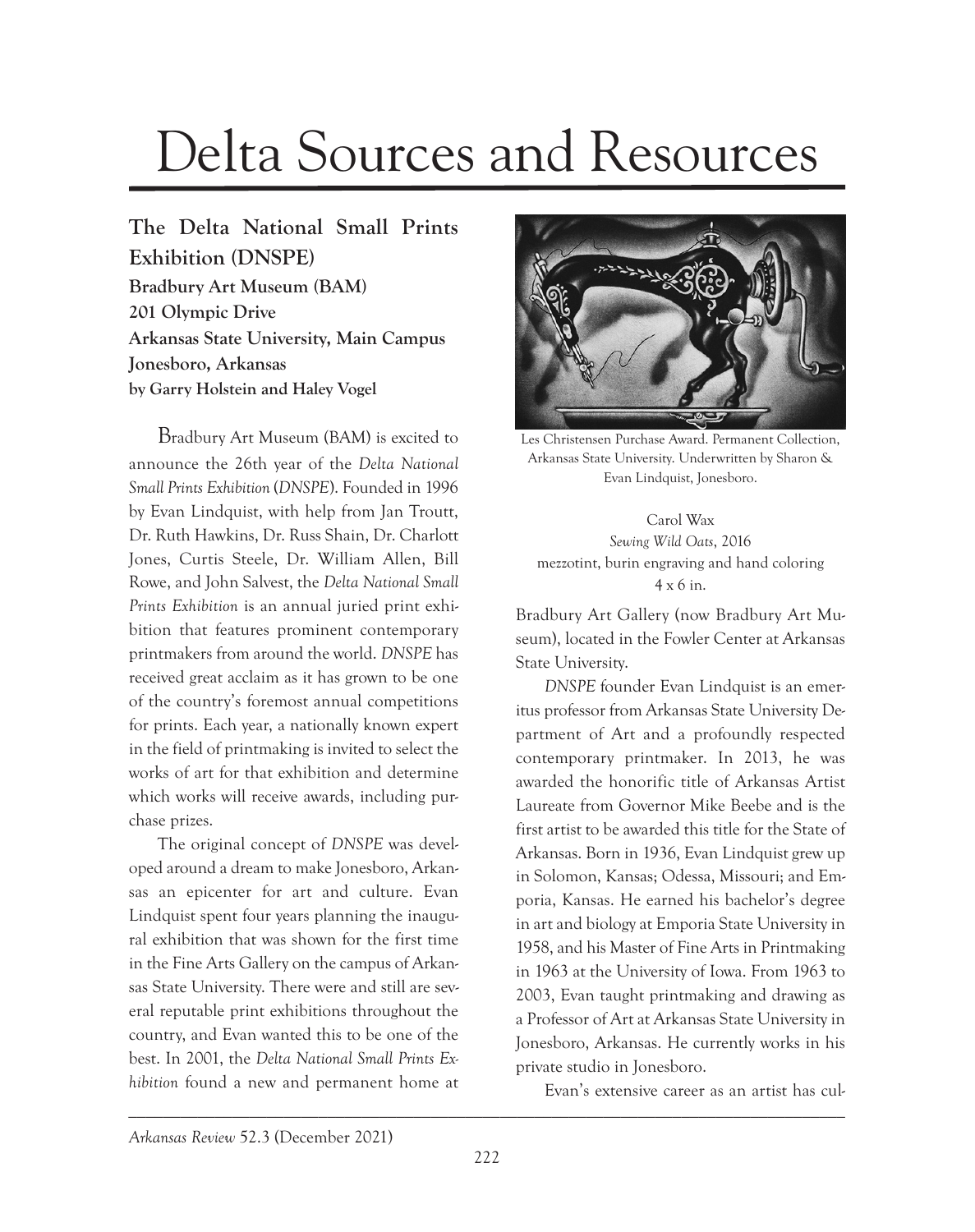

Drs. Phyllis & Warren Skaug Purchase Award. Permanent Collection, Arkansas State University. Underwritten by Drs. Phyllis & Warren Skaug, Jonesboro

Brandon Williams *Disorientated Disaster*, 2016 etching 14 x 9 in.

minated in over 300 competitive exhibitions, more than 60 solo exhibitions, and more than 80 prizes and awards. His work can be viewed in major public collections such as the Art Institute of Chicago, Boston Museum of Fine arts, the Whitney Museum of American Art in New York, and numerous other collections stretching all the way to Italy, Ireland, and Spain. Bradbury Art Museum is also lucky enough to house a significant Lindquist collection. He is known most notably for his expert engraving technique. His skills developed over time under the instruction of many great teachers and old master-printmaking processes, eventually becoming a master himself.

Evan's dedication to his art form has inspired many students and admirers. *DNSPE* continues this legacy. The *Delta National Small Prints Exhibition* was created with students in mind. It is meant to be a resource for printmaking students and instructors to view and assess contemporary standards of printmaking as they develop over time. This creates an environment for learning opportunities and creative thinking, promoting new ideas which stretch the limits of the medium. In addition, it is an outreach program which serves as a resource for the region, bringing attention to printmaking as a medium but also sharing the variety of stories told by each individual piece.

A print is an artwork made by transferring an image from one surface to another. However, this definition can be explored through a nearly endless number of techniques and processes. It is important to see this work in person. The scale of the print, the tactile and visual qualities of the paper, true colors and textures, and artist skill cannot be fully appreciated any other way.

There are few restrictions to the eligibility of this renowned print competition. Photographs are allowed in addition to prints as a means of giving the image priority over the technique. Unusual approaches are encouraged - unique impressions and digital imagery that are historically excluded from print exhibitions. This allows and encourages artists to push the limits of printmaking and creatively express themselves in new and revolutionary ways.

The range of images shown in *DNSPE* represents the spectrum of contemporary printmaking. Many artists work with traditional materials that require meticulous precision such as wood and metal engravings. On the opposite side of the printmaking spectrum, the digital and technological influence of photographic processes

\_\_\_\_\_\_\_\_\_\_\_\_\_\_\_\_\_\_\_\_\_\_\_\_\_\_\_\_\_\_\_\_\_\_\_\_\_\_\_\_\_\_\_\_\_\_\_\_\_\_\_\_\_\_\_\_\_\_\_\_\_\_\_\_\_\_\_\_\_\_\_\_\_\_\_\_\_\_\_\_\_\_\_